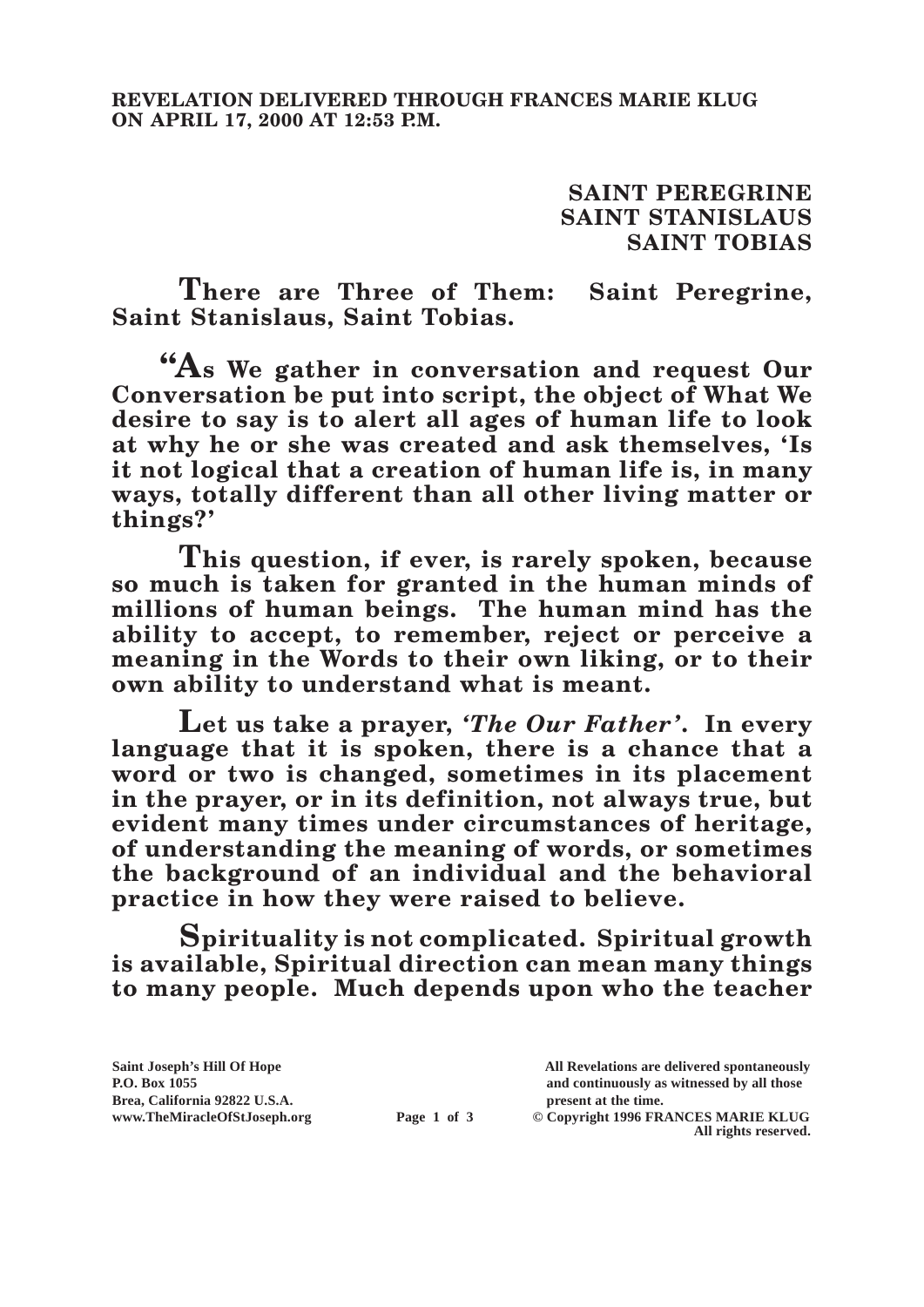**is or instructor is, or the in-depth manner of what is taught, plus the human ability of the one learning being able to perceive the logic, or the innate ability to understand the intention of the prayer for how they live, how they feel, how they associate with other human beings.**

**Prayer in itself is not complicated, but sometimes the individual saying a prayer does not say it with an earnestness or a dignity; they just use the words without understanding Who they are talking to. Let us take, for instance,** *'The Our Father'***. Everyone reading These Notes should ask himself or herself: 'Do I think of what I am saying? Do I realize Who I am talking to? Am I sincere in what I am speaking?'**

**The world at this time is in great chaos, as it has been many other times in the History of human life. There are so many degrees of so-called 'Faith in a Creator', so many different types of understanding Who The Creator is; also, so little sincere attention to the Importance of human life in relationship to The Creator of All Things. The benefits of sincere prayer are multiple, because one can relate it to talking about a very serious situation with another individual, possibly life-threatening situation, whereas in prayer it can be termed 'a Soul-threatening' situation.**

**Though it may be difficult for many so-called 'learned' people of all ages to accept how so many subjects have been covered in This Beautiful Gift of The Father's Love, called** *'The Miracle Of Saint Joseph'***, the time has come for all of human life to be grateful for This Gift, because in so many ways It has instructed in a calm way, the Importance of human** 

**Saint Joseph's Hill Of Hope All Revelations are delivered spontaneously P.O. Box 1055 and continuously as witnessed by all those Brea, California 92822 U.S.A. present at the time.**<br> **Page 2 of 3** © Copyright 1996 FR.

**Page 2 of 3** © Copyright 1996 FRANCES MARIE KLUG

**All rights reserved.**